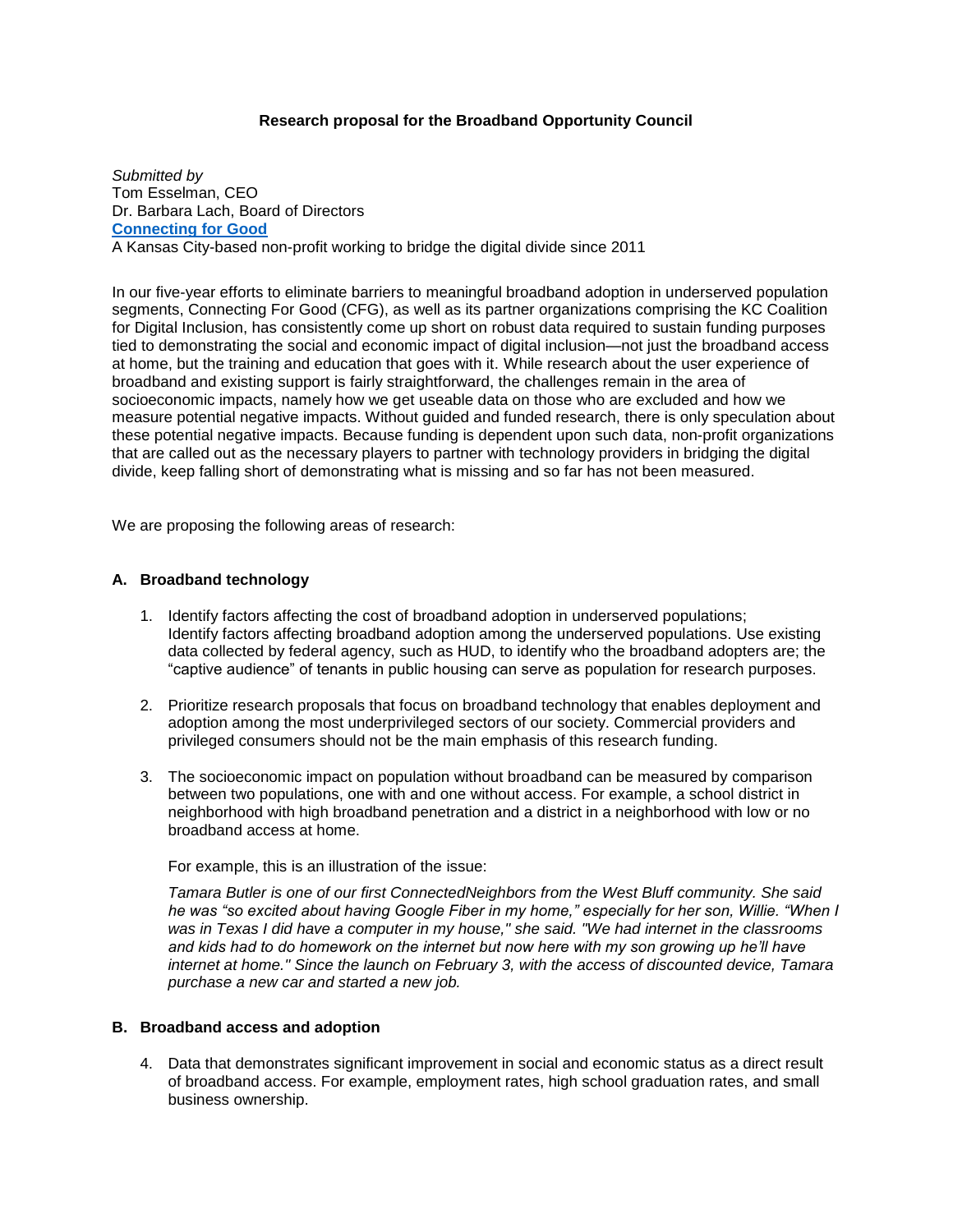- 5. Prioritize research proposals that are submitted by organizations, mostly non-profits, that actually have delivered broadband and digital inclusion services to the underserved population segments and have gathered some of the data over the years (Connecting for Good is such an organization). Aim for meaningful and informed research, not so much research for the research's sake.
- 6. There is great need for research related to market trends that impact broadband deployment and private-public partnerships and sustainability drivers because most of the existing so-called research is informal and relies almost solely on case studies or hearsay and is reported by foundations. We need more measurable data especially on private-public partnership, as these are the only ones that actually lead efforts in broadband deployment and digital inclusion in underserved segments.
- 7. Critical data and research in the area of broadband adoption and utilization should be solicited from captive populations, such as public housing that received broadband services, such Juniper Gardens with 500 residents in Kansas City. Funding for such research is most effective because the sample is large and representative of the population.
- 8. We need to prioritize proposals that focus on factors affecting broadband adoption and the methodology of gathering data in a systematic way from samples and comparing results. Case studies should be downplayed as they tell stories instead of data analysis.
- 9. This area is most challenging is it requires gathering data from a non-existent segment of population—those who do not have broadband. This type of research may include factors affecting adoption; comparisons between early adopters and non-adopters by location, age, gender, income, etc., (again, non-profits, such as connecting For Good, are uniquely positioned to have most of such data already); small business ownership and other aspects.

### **C. Socioeconomic impacts**

- 10. Critical data needs under economic and social impact of broadband should demonstrate significant, if applicable, difference between skills, opportunities, and activities of those with broadband access and those without such access.
- 11. Prioritize proposals that advance research in the field of broadband adoption impact on education and employment rates. Systematic research employing Census Bureau data and statistical analysis should be preferred to case studies. Additionally, proposals to research differences between entrepreneurial activity/small business growth, as indicators of economic growth, in the two populations, those with broadband access and those without such access. Again, a statistical analysis of data from Census Bureau against local landscape would be most beneficial. The one category that stands out as very significant in the broadband adoption area is gender as many "captive audiences" include large female populations, so priority should be given to proposal including gender impact research.

For example, this is an illustration of the youngest female participation: *Sabina is intensely focused on the monitor, her small hand clasped tightly around a mouse. She sits still, no fidgeting, no emotion, no distraction. Even her breathing is hardly detectible. She could be a sculpture…and then suddenly her hand starts moving very slowly dragging the mouse to the side just enough to stop and pause again. Her eyes never leave the monitor. Broadband, hardware and software, safe environment, education. At the age of 5, Sabina is an empowered woman, even if she doesn't know it yet.*

12. Specific socioeconomic areas that would help measure the effectiveness of federal programs fostering broadband adoption should include research on impact by gender, age, education level,